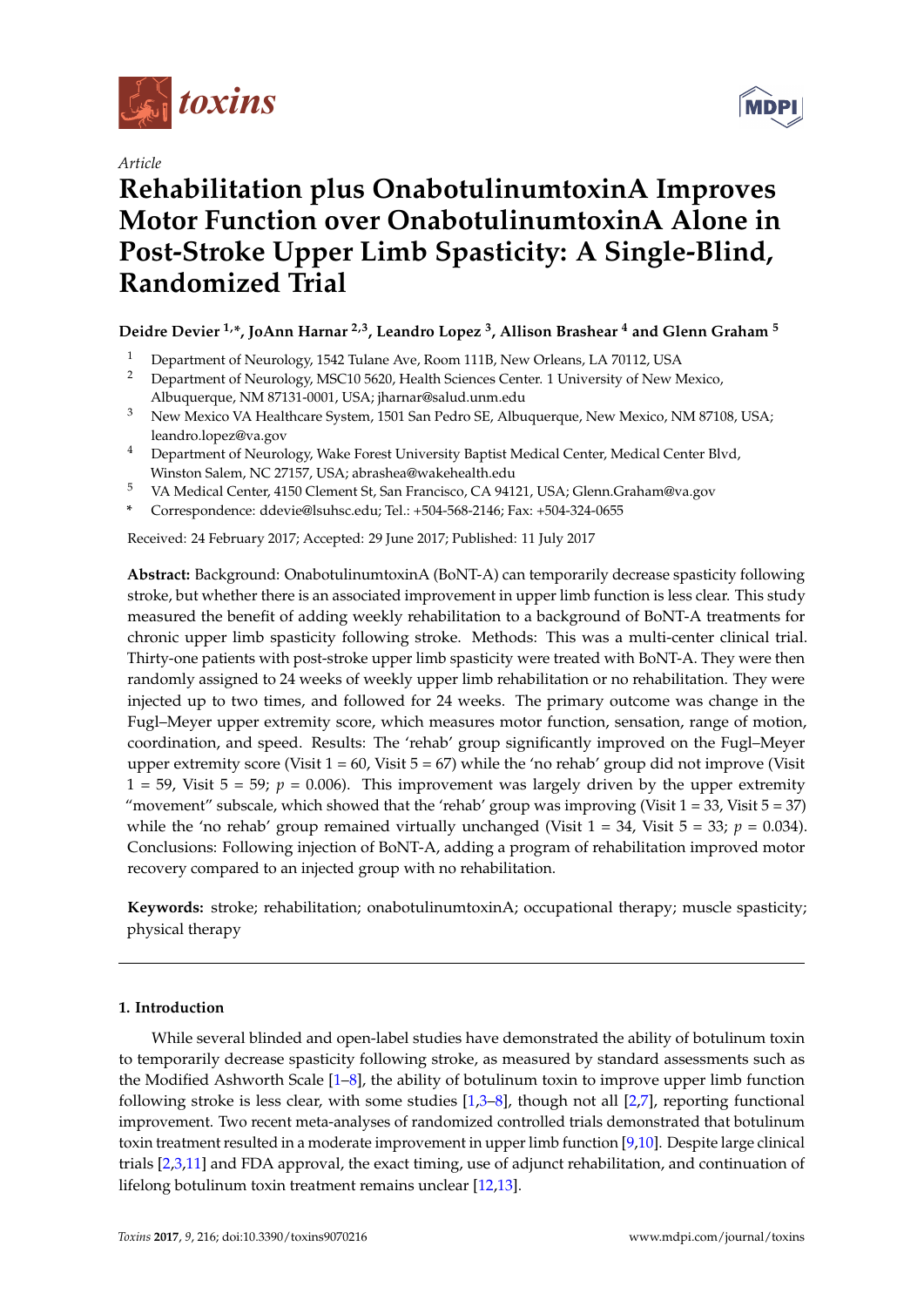A recent Cochrane Review included three randomized clinical trials for post-stroke spasticity involving 91 participants [\[14\]](#page-7-10). It aimed to determine the efficacy of multidisciplinary rehabilitation programs following treatment with botulinum toxin, and found some evidence supporting modified constraint-induced movement therapy and dynamic elbow splinting. There have been varied study designs exploring rehabilitation in persons after the injection of botulinum toxin or a placebo [\[13,](#page-7-9)[15\]](#page-7-11), rehabilitation in persons after the injection of botulinum toxin or no injection [\[16\]](#page-8-0), or rehabilitation after the injection of botulinum toxin with no control condition [\[17\]](#page-8-1). As the use of botulinum toxin expands and is beneficial in reducing spasticity and costs [\[18\]](#page-8-2), the benefit of adding upper limb rehabilitation continues to be questioned. We designed this multi-center, randomized, single-blind clinical trial to assess improvement in patient sensory and motor outcome following the injection of onabotulinumtoxinA (BoNT-A), comparing the effects of rehabilitation versus no rehabilitation, using the upper extremity portion of the Fugl–Meyer Assessment of Sensorimotor Recovery After Stroke [\[19\]](#page-8-3) as the primary outcome measure. While patients could not be blinded to their randomization to receive additional rehabilitation versus no rehabilitation, the assessments of all of the outcome measures were performed by evaluators blinded to rehabilitation assignment in this single-blind design.

#### **2. Results**

Thirty-one patients with post-stroke upper limb spasticity were enrolled, with 29 completing the study (Figure [1\)](#page-1-0). The strokes occurred an average of 6 years prior to study entry, with a range of 6 months to  $16\frac{1}{2}$  years. The upper extremity postures treated included flexed elbow, pronated forearm, flexed wrist, flexed fingers, and clenched fist, and were evenly distributed between the treatment groups (the initial dose of BoNT-A administered was left up to the clinician's judgment based on the amount of spasticity present, and did not differ between groups). One participant ('no rehab', injected at Visits 1 and 3A) left the study after Visit 3A due to a deterioration in general health and an inability to travel to study visits. A second participant ('no rehab', injected at Visits 1 and 3A) left the study after Visit 4 due to a fall with a broken affected wrist. All of the participants were injected at Visit 1, 19 were injected at Visit 3 (8 'rehab'; 11 'no rehab'), and 7 were injected at Visit 3A (3 'rehab'; 4 'no rehab'). Those participants who did not receive injections at Visits 3 or 3A had a level of spasticity that either did not meet the injection criteria due to an Ashworth score of <2 in the wrist (and/or fingers) or one that was felt to be too low to warrant injection. Table [1](#page-2-0) provides a description of each group with regard to age, sex, race, whether the stroke occurred in the dominant hemisphere, and clinical measures. At baseline, the treatment groups did not differ on any demographic or clinical variables. *Toxins* **2017**, *9*, 216 3 of 9

<span id="page-1-0"></span>

**Figure 1.** CONSORT Flow Diagram of the Study. BoNTA = onabotulinumtoxinA; V = visit; wk = week. **Figure 1.** CONSORT Flow Diagram of the Study. BoNTA = onabotulinumtoxinA; V = visit; wk = week.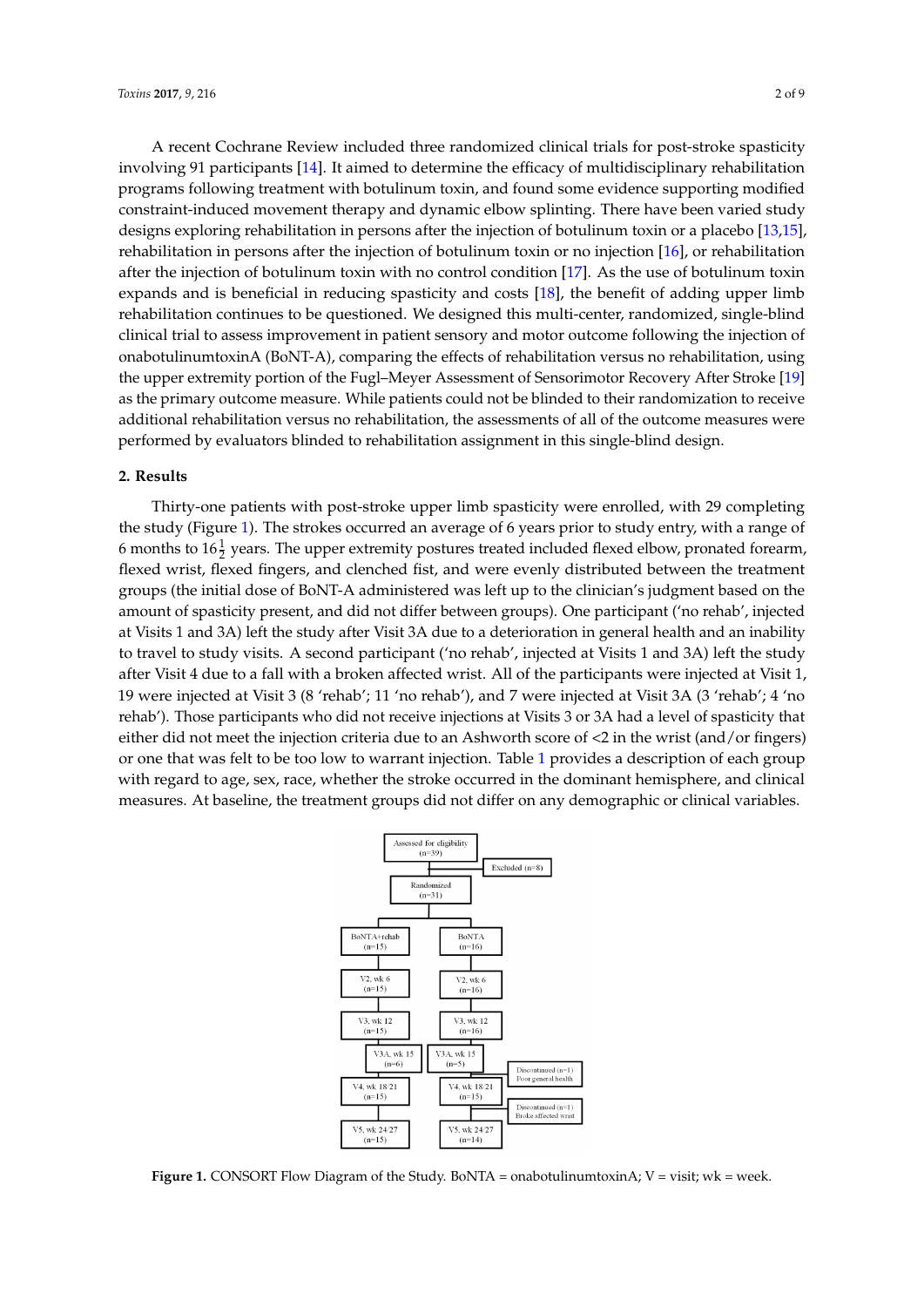| Visit          | Screen/Physical | Fugl–Meyer | Ashworth | Self-Reports | <b>FIM</b> | Inject |
|----------------|-----------------|------------|----------|--------------|------------|--------|
| Screen         |                 |            |          |              |            |        |
| V1, Wk0        |                 |            | X        |              |            |        |
| V2, Wk6        |                 |            |          |              |            |        |
| V3/3A, Wk12/15 |                 |            |          |              |            |        |
| V4, Wk18/20    |                 |            |          |              |            |        |
| V5, Wk24/27    |                 |            |          |              |            |        |

<span id="page-2-0"></span>**Table 1.** Overview of study design and time line. Any participants who did not meet the re-injection criteria by Visit 3 (week 12) were re-evaluated in another 3 weeks, Visit 3A. Participants randomized to BoNT-A plus rehabilitation had weekly rehabilitation visits.

#### *2.1. Primary Outcome Measure*

The Primary Outcome Measure, change in the Fugl–Meyer upper extremity score across all study visits, showed that the 'rehab' group significantly improved (Visit  $1 = 60$ , Visit  $5 = 67$ ) versus the 'no rehab' group that did not improve (Visit  $1 = 59$ , Visit  $5 = 59$ ;  $p = 0.006$ . See Table [2\)](#page-3-0). In post hoc comparisons, the two treatment groups diverged significantly beginning at Visit 3 versus later visits (Figure [2\)](#page-2-1). The same analyses were completed with data using the 'last observation carried forward' for missing data (four participants missed one of the five follow-up visits), and the group results were unchanged (data not shown).

<span id="page-2-1"></span>

Figure 2. (A) Total Fugl–Meyer (F–M) scores across visits 1–5. There was a significant change in F–M score that was driven by the F–M by Group interaction. (**B**) F–M subscale rating passive and active score that was driven by the F–M by Group interaction; (**B**) F–M subscale rating passive and active range of motion. There was a significant F–M by Group interaction; (C) F–M subscale rating pain during passive range of motion showing a significant F–M by Group interaction. (**D**) F–M subscale during passive range of motion showing a significant F–M by Group interaction; (**D**) F–M subscale rating hand function and grasp. There was a significant overall change in this score in F–M, but no significant interaction. significant interaction.

The functional and anatomic subscales of the Fugl–Meyer were also analyzed. The upper extremity "movement" subscale showed that the 'rehab' group improved (Visit  $1 = 33$ , Visit  $5 = 37$ ), while the 'no rehab' group remained virtually unchanged (Visit 1 = 34, Visit 5 = 33). This group difference was  $\text{significant } (p = 0.034).$ 

The "pain" subscale showed a difference between the groups, with the 'rehab' group's scores remaining fairly stable (Visit 1 = 19, Visit 5 = 20) while the 'no rehab' group's scores worsened slightly<br>(Visit 1 = 17, Visit 5 = 15), also a significant difference (n = 0.043) (Visit  $1 = 17$ , Visit  $5 = 15$ ), also a significant difference ( $p = 0.043$ ).

hand wrist function and coordination" subscales did not identify any differences be The "hand, wrist function, and coordination" subscales did not identify any differences between the groups (data not shown).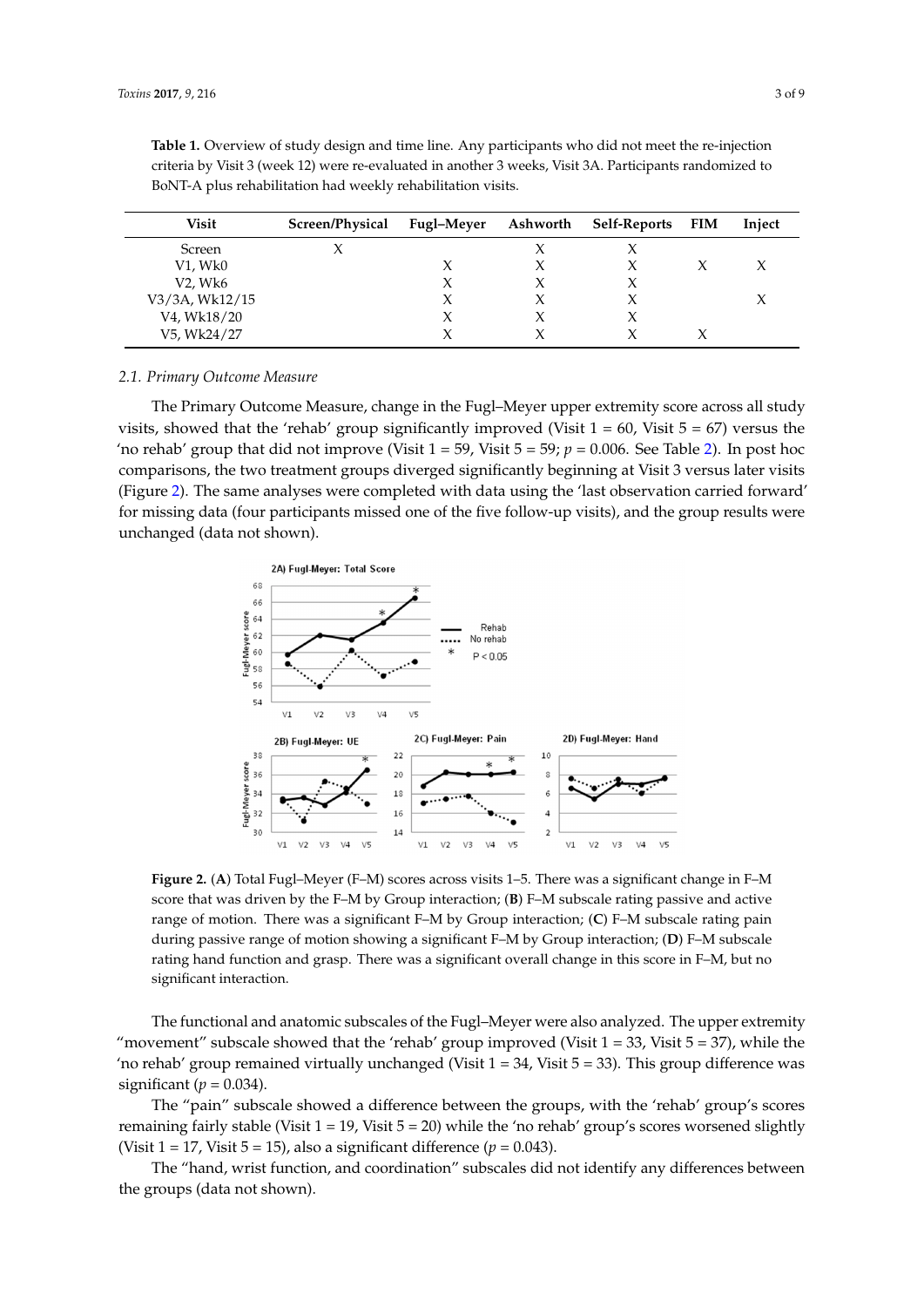<span id="page-3-0"></span>**Table 2.** Patient characteristics at baseline, comparing the BoNT-A+Rehab with the BoNT-A no rehab group. The groups did not differ on any baseline demographic or clinical variables. The Ashworth scale is the total across elbow, wrist, fingers, and thumb with a possible range of 0–16. Functional Independence Measure (FIM); Disability Assessment Scale (DAS); Patient Disability Scale (PDS); Visual Analog Scale (VAS).

| Demographic and<br><b>Clinical Variables</b>    | $BoNT-A +$<br>Rehab $(n = 15)$ | 95% CI        | BoNT-A no<br>Rehab $(n = 16)$ | 95% CI        | <i>p</i> Value |
|-------------------------------------------------|--------------------------------|---------------|-------------------------------|---------------|----------------|
| Age, year                                       | $58.0 \pm 6.6$                 | 54.40-61.67   | $60.9 \pm 11.0$               | 55.07-66.81   | 0.384          |
| Sex. M/F                                        | 11/4                           |               | 10/6                          |               | 0.704          |
| Stroke in dominant Hemisphere * n/%             | 5/33%                          |               | 8/50%                         |               | 0.473          |
| Race (Caucasian, African American,<br>Hispanic) | 10/3/2                         |               | 11/4/1                        |               | 0.782          |
| Fugl-Meyer                                      | $58.5 \pm 12.9$                | 51.39 - 65.67 | $58.1 \pm 15.6$               | 49.75 - 66.38 | 0.928          |
| FIM, motor subscale                             | $70.9 \pm 15.2$                | 62.43-79.3    | $73.5 \pm 17.5$               | 64.16-82.84   | 0.659          |
| Ashworth                                        | $9.3 + 2.8$                    | 7.79-10.88    | $10.1 + 2.7$                  | 8.67-11.58    | 0.431          |
| <b>DAS</b>                                      | $6.9 + 2.9$                    | $5.32 - 8.55$ | $6.5 \pm 2.2$                 | 5.33–7.67     | 0.642          |
| <b>PDS</b>                                      | $18.2 \pm 6.4$                 | 14.68-21.72   | $18.0 \pm 5.1$                | 15.26-20.74   | 0.924          |
| VAS                                             | $1.9 \pm 2.8$                  | $0.29 - 3.44$ | $1.3 \pm 2.1$                 | $0.19 - 2.41$ | 0.530          |

\* Presumed dominant hemisphere based on hand preference.

#### *2.2. Secondary Outcome Measures*

The Secondary Outcome Measures included the Disability Assessment Scale, which showed no significant differences between the two groups. Both groups self-reported improvement, but the groups did not differ.

The Ashworth did not measure a difference between the two groups. Both groups had a reduction in spasticity following injection, but the groups did not differ (Table [3\)](#page-3-1). The pattern of changes showed a decrease in muscle tone following injection, but a gradual return of spasticity as the time from injection increased (Figure [3\)](#page-3-2). An Ashworth score of ≥2 makes residual motor activity unlikely and difficult to assess. At the final study assessment, only 3 of 16 participants in the 'no rehab' group had spasticity that was ≤2, while 8 of 15 in the 'rehab' group fell below that threshold. This finding was likely related to the improved movement measured by the F–M in the rehab group.

**Table 3.** Modified Ashworth scales for each group at every time point.

<span id="page-3-1"></span>

| <b>Average Modified Ashworth Scores</b> | Rehab | No Rehab |
|-----------------------------------------|-------|----------|
| Baseline                                | 10.6  | 10.8     |
| V1                                      | 9.3   | 10.1     |
| V2                                      | 5.4   | 5.7      |
| V3                                      | 8.6   | 6.0      |
| V4                                      | 5.0   | 6.3      |
| V5                                      | 6.1   | 8.9      |

# **Modified Ashworth**

<span id="page-3-2"></span>

**Figure 3.** Modified Ashworth scores across visits 1–5. There was a significant change in Ashworth scores, but no Ashworth by Group interaction. scores, but no Ashworth by Group interaction.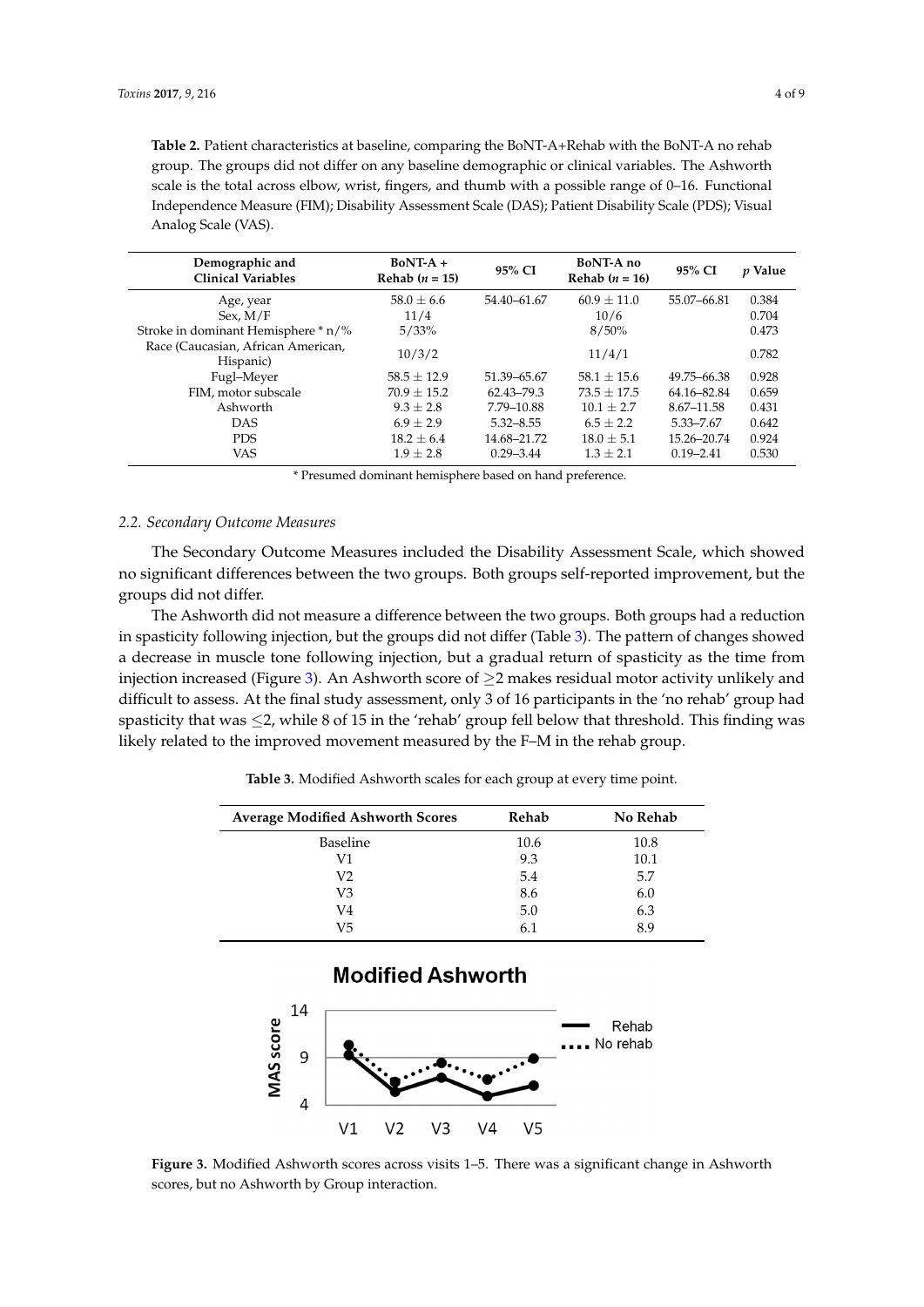Fischer's Exact Test found no significant differences between treatment groups in those who were not re-injected at Visits 3 or 3A due to low levels of spasticity. Although not statistically significant, four of five participants who did not meet re-injection criteria due to low measures of spasticity any time after the first injection were in the 'rehab' group. (data not shown).

**A Safety:** Injection of BoNT-A was shown to be safe. There were six serious adverse events reported during the study, but none were reported as being related to the study's intervention.

#### **3. Discussion**

This study showed that the injection of BoNT-A reduced spasticity as previously reported [\[2–](#page-7-3)[8](#page-7-1)[,20](#page-8-4)[–23\]](#page-8-5), while the addition of rehabilitation therapy following injection resulted in improved upper limb motor function and activity. Previous outcomes studied have often used objective measurements of spasticity and subjective self-reports of disability or the achievement of participant-identified goals. Similar to these previous reports, the current study measured a change in spasticity and self-reports, but these changes were unrelated to rehabilitation.

The majority of previous studies of botulinum toxins have not included adjunctive rehabilitation. Rather, they have prohibited changes in the participants' treatment regimens throughout the study period. While some studies have objectively measured functional outcomes [\[1,](#page-7-0)[2,](#page-7-3)[4](#page-7-12)[,5](#page-7-13)[,7](#page-7-4)[,21\]](#page-8-6), the process is often time consuming, the assessment scales and the items measured vary greatly from one study to another, and some items are insensitive to change in upper limb function. Wolf et al. designed a study to determine the extent to which botulinum toxin combined with a standardized exercise program could improve upper extremity function and quality of life [\[15\]](#page-7-11). Their participants were randomized to receive either an injection of botulinum toxin or saline followed by 12–16 exercise sessions. They did not find botulinum toxin plus rehabilitation to be superior to placebo plus rehabilitation in their primary outcome measure. However, the combination of botulinum toxin with a targeted rehabilitation program versus botulinum toxin without rehabilitation is untested in the stroke literature.

The data from this study suggest that adjunctive rehabilitation leads to improved outcomes in motor function/activity as measured by the upper extremity portion of the Fugl–Meyer. This Fugl–Meyer assessment differs from self-reports in that it was administered by blinded therapists and offers a more objective measurement of motor function/activity. The temporal trend in the data further suggests that the continuation of rehabilitation following the injection of BoNT-A may lead to even greater gains in motor function over time. The two treatment groups appeared to be on different trajectories at the final Fugl–Meyer assessment, with the 'rehab' group experiencing an upward trend in upper extremity recovery of motor function/activity.

Somewhat surprisingly, the changes in the Fugl–Meyer motor assessment occurred despite a lack of group differences in spasticity scores as measured by the Ashworth scale score. This demonstrates that the additional benefit of occupational or physical therapy was distinct from any further reduction in muscle tone. This finding underscores the importance of using scales sensitive to functional performance to examine the benefits of treatment.

In the current study, the rehabilitation was tailored to the needs and abilities of each research participant, and was administered in an individual setting with instructions for continued work at home between visits. Rehabilitation interventions included techniques such as the electrical stimulation of the affected limb, and passive, assisted, and active range of motion. Additionally, to improve functional capacity, the movements included repetitive exercises such as functional reaching using proprioceptive neuromuscular facilitation patterns. The combination of BoNT-A plus these rehabilitation interventions resulted in improved upper extremity function/activity.

Limitations One limitation of this study is the single-blind design. Admittedly, a double-blind design is best, but the participants could not be blind to the assignment of rehabilitation. However, the primary functional outcome measure (Fugl–Meyer) and the measure of spasticity (Ashworth) were both conducted by blinded raters, who were queried, and there were no instances of unblinding. A placebo controlled trial was not considered, as research has clearly demonstrated that botulinum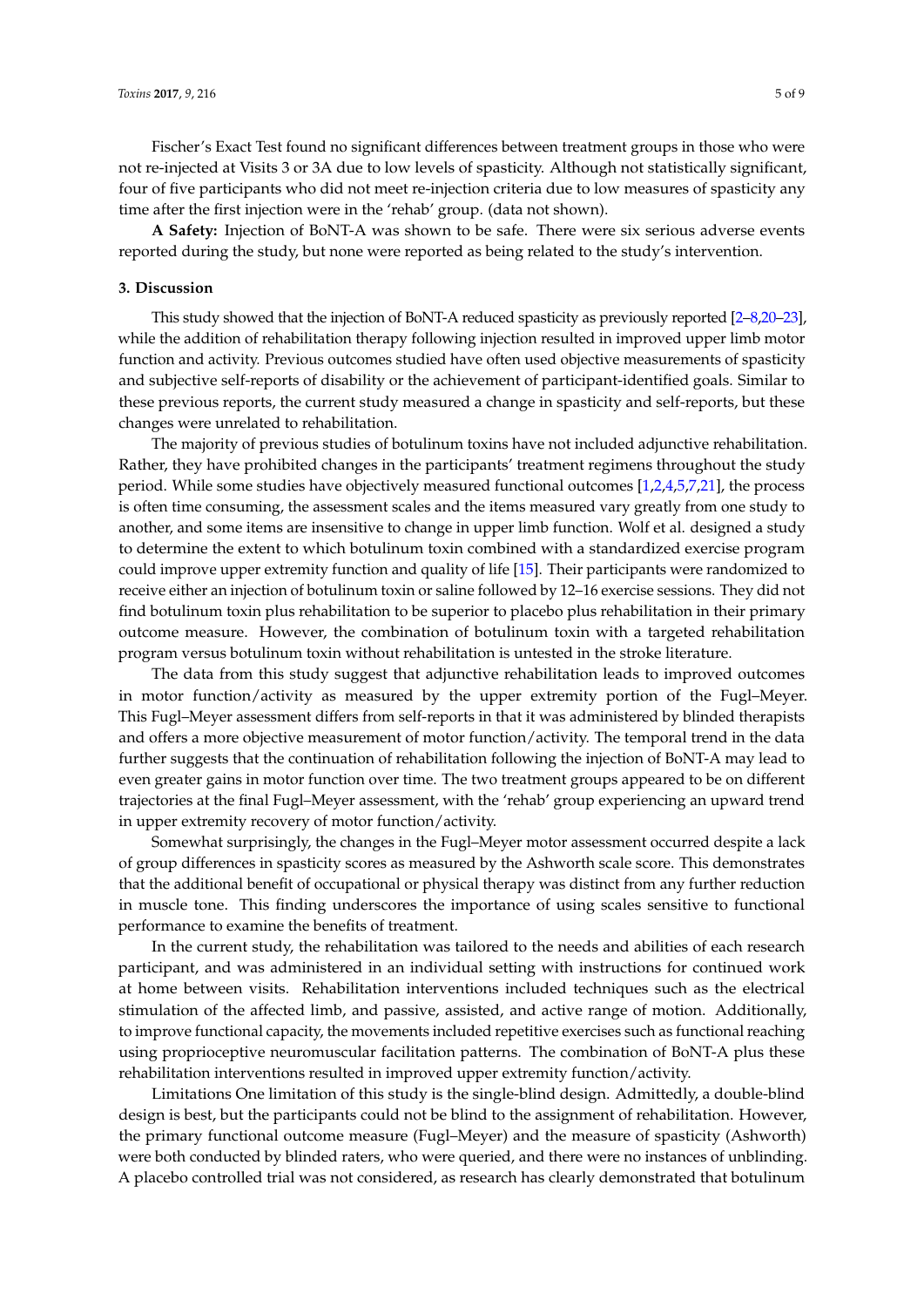toxin reduces muscle tone, whereas the question in this study related to the effect of rehabilitation. Further, as all patients had significant chronic motor impairment (6 or more months post-stroke), it would be difficult to include a placebo, "natural-history" arm, since many patients would be reluctant to participate if they could be randomized to no change in care. The inclusion of a third cohort would also increase the required sample size. Finally, the study involved a relatively small sample size, limited functional assessment, and a relatively short follow-up duration. The results need to be confirmed in a larger trial with multiple injections over a longer period of time to determine if the benefits of rehabilitation following injection of BoNT-A continue.

#### **4. Conclusions**

Rehabilitation following the injection of onabotulinumtoxinA for post-stroke upper limb spasticity resulted in improved functional motor recovery compared to no rehabilitation. This improved outcome was measured over approximately seven months and may continue beyond that time.

#### **5. Materials and Methods**

#### *5.1. Recruitment and Selection*

Adult patients with post-stroke upper limb spasticity were recruited from neurology clinics and through local advertisements. The inclusion criteria were: stroke at least 6 months prior to enrollment, focal spasticity in an upper limb with a Modified Ashworth Scale (Ashworth) of 3 or greater in the wrist and/or fingers [\[24\]](#page-8-7), functional impairment on the Disability Assessment Scale secondary to spasticity, and a minimum weight of 44 kg in order to tolerate the minimum required BoNT-A dosage of 200 U. The exclusion criteria were: an uncontrolled clinically significant medical condition, a known allergy to the study medication, pregnancy, breast-feeding, or planned pregnancy during the study, a fixed contracture or profound atrophy in the spastic limb, prior or current treatment with surgery or neurolytic agents, concurrent rehabilitation that could not be altered to the study treatment plan, a medical condition that put the participant at increased risk with exposure to botulinum toxin, or concurrent treatment with agents affecting neuromuscular transmission.

This study protocol was approved by the two trial sites' local institutional review boards, and all participants provided signed, written, informed consent and authorization for use and release of health and research study information. The study was conducted in accordance with institutional guidelines. The study was approved by the University of New Mexico Human Research Review Committee, the New Mexico VA Healthcare System Research and Development Committee, and the Wake Forest University Health Sciences Institutional Review Board IRB 00008073.

# *5.2. Baseline*

Participants were evaluated at baseline for spasticity and functional abilities. They were then injected with BoNT-A into four required finger and wrist muscles, and additional optional targets using previously described methods [\[3,](#page-7-2)[6\]](#page-7-14). All of the injections were performed under electromyography (EMG) guidance of muscle selection and used a BoNT-A concentration of 50 U per mL (standard 2:1 dilution ratio in 0.9% normal saline).

# *5.3. Random Allocation*

Each site had a randomization schedule for study subject allocation to one of two groups (rehab or no rehab). Participants were assigned to their treatment group in order of enrollment based on the next allocation on the randomization list.

#### *5.4. Additional Visits*

Following injection, participants were seen every 6 weeks thereafter. If, by Visit 3 (week 12), upper limb spasticity had reached an Ashworth score of  $\geq$ 2 in the wrist and/or fingers, participants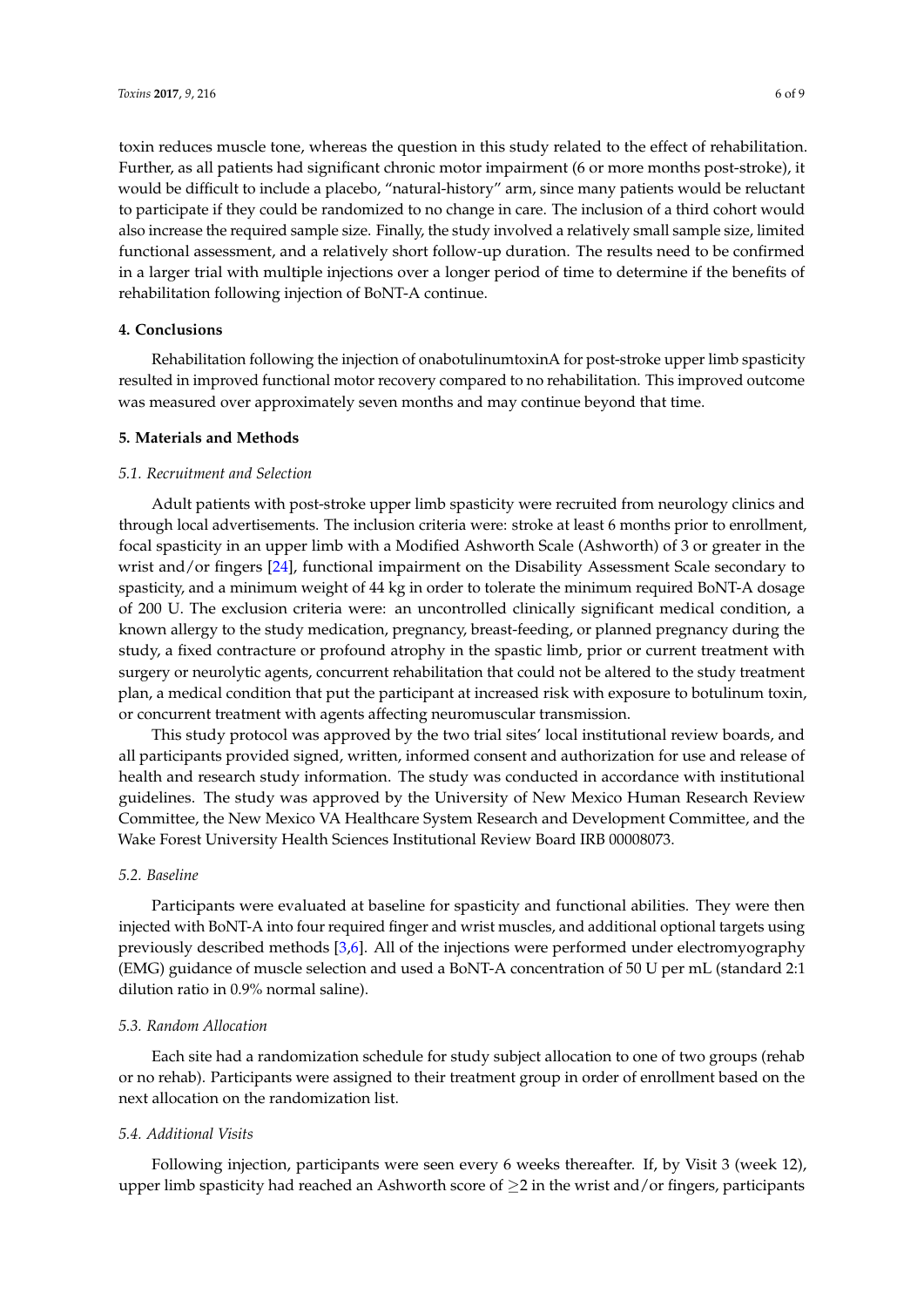were eligible for a second injection. Those who did not meet the re-injection criteria by Visit 3 were evaluated for injection 3 weeks later at Visit 3A (week 15). If they did not meet the re-injection criteria at Visit 3A, they did not receive another injection, but were followed through to Visit 5 (final visit,

week 27). Participants randomized to the 'rehab' group were scheduled for 24 weekly rehabilitation appointments to begin within 2 weeks of the first injection. Rehabilitation performed by a physical therapist and/or an occupational therapist was tailored to each participant and was designed to be conducted individually or in a small group setting. While at the rehabilitation center, interventions were conducted for 1.5 h and included techniques such as electrical stimulation of the affected limb, and either a passive, active assisted, or full active range of motion. Rehabilitation also included repetitive exercises such as functional reaching using proprioceptive neuromuscular facilitation patterns. In addition, participants were instructed to complete a 1 h daily home exercise program between visits. Compliance with the home exercise program was discussed at study visits, but was not systematically monitored. Participants in the 'no rehab' group followed the same injection and assessment schedule, but did not participate in rehabilitation and were not assigned a home exercise program. At the time of consent, all of the participants agreed that if they were assigned to the 'no rehab' group, they would not start any new rehabilitation or exercise program for arm spasticity until finished with the study.

#### *5.5. Assessment Tools*

The primary outcome measure was change in the Fugl–Meyer Assessment upper extremity score across all study visits (visits 1–5) in each treatment arm. The Fugl–Meyer has good validity and reliability [\[19,](#page-8-3)[25,](#page-8-8)[26\]](#page-8-9), and is responsive to recovery over time [\[27\]](#page-8-10). The upper extremity subscale includes volitional movement within synergies, mixing synergies, or with little or no synergy, and reflex activity. The Fugl–Meyer was administered by a therapist blind to treatment assignment.

The Disability Assessment Scale is a self-report assessing four domains: hygiene, dressing, limb posture, and pain. Scores for each item range from 0 (no disability) to 3 (severe disability). The scale, assessed at each visit, measures the level of disability following stroke [\[3](#page-7-2)[,6\]](#page-7-14) with good intra- and inter-rater reliability [\[11\]](#page-7-7).

The Modified Ashworth Scale, administered at each visit by the blinded injecting physician (administering physicians: GDG or AB), assessed the tone of the wrist and finger flexors at all visits [\[24\]](#page-8-7), measuring resistance to passive movement from 0 (no increase in tone) to 4 (limb rigid in flexion or extension), and has good intra and inter-rated reliability [\[11\]](#page-7-7).

Safety: Adverse events were assessed by the study investigators at each follow-up visit. A serious adverse event was defined as an event that was fatal, life-threatening, permanently disabling, or that required prolonged hospitalization. Vital signs were assessed at every visit.

Blinding: The therapists assessing the primary outcome measure (Fugl–Meyer) and the physicians assessing spasticity (Ashworth) were blind to treatment assignment ('rehab' versus 'no rehab').

#### *5.6. Statistical Analysis*

Demographic and clinical variables were analyzed using Chi Square, Fisher's Exact, and analysis of variance (ANOVA) to test for differences between the treatment groups at baseline using SPSS (IBM SPSS Statistics for Windows, Version 22.0. IBM Corp: Armonk, NY, USA). In addition, after normal distributions were assessed using the Kolmogorov–Smirnov test, repeated measures ANOVA was used with 'time' (visits 1–5) as the within-subjects factor and 'group' ('rehab' versus 'no rehab') as the between-subjects factor to compare the effects of the Time by Group interactions. Results were conditioned on significant *F*-values (*p* <0.05), and post hoc analyses were conducted and corrected for multiple comparisons with Tukey HSD tests [\[28\]](#page-8-11).

**Author Contributions:** Deidre Devier was involved in study design, conduct of the study, data collection, data analysis, and manuscript preparation; JoAnn Harnar was involved in study design, conduct of the study, data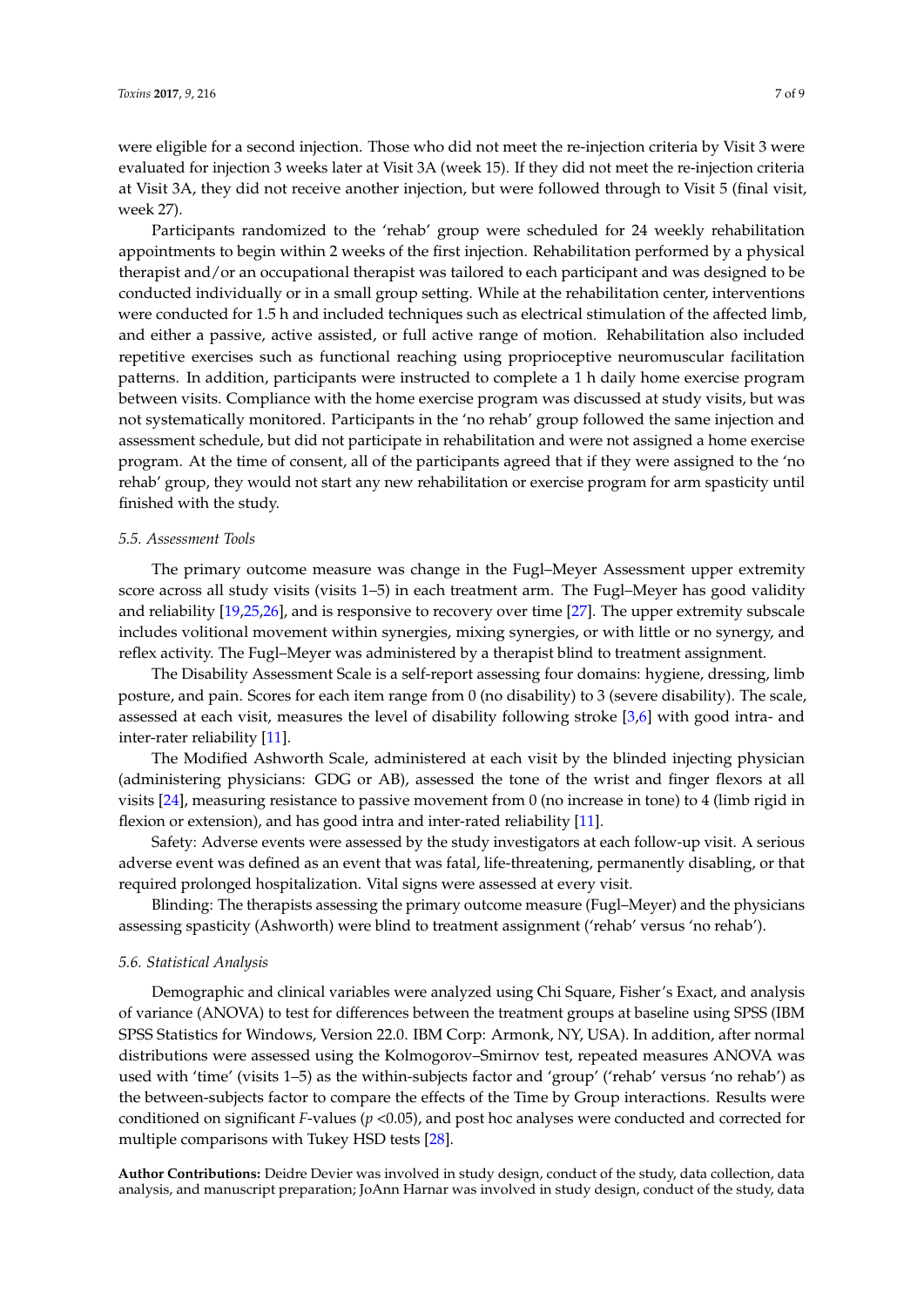collection, data analysis, and manuscript preparation; Leandro Lopez was involved in conduct of the study; Allison Brashear was involved in conduct of the study, data collection, and manuscript preparation; Glenn Graham was involved in study design, conduct of the study, data collection, data analysis, and manuscript preparation.

**Conflicts of Interest:** The authors declare no conflict of interest.

## **References**

- <span id="page-7-0"></span>1. Sampaio, C.; Ferreira, J.J.; Pinto, A.A.; Crespo, M.; Ferro, J.M.; Castro-Caldas, A. Botulinum toxin type a for the treatment of arm and hand spasticity in stroke patients. *Clin. Rehabil.* **1997**, *11*, 3–7. [\[CrossRef\]](http://dx.doi.org/10.1177/026921559701100102) [\[PubMed\]](http://www.ncbi.nlm.nih.gov/pubmed/9065354)
- <span id="page-7-3"></span>2. Bakheit, A.M.; Pittock, S.; Moore, A.P.; Wurker, M.; Otto, S.; Erbguth, F.; Coxon, L. A randomized, double-blind, placebo-controlled study of the efficacy and safety of botulinum toxin type a in upper limb spasticity in patients with stroke. *Eur. J. Neurol.* **2001**, *8*, 559–565. [\[CrossRef\]](http://dx.doi.org/10.1046/j.1468-1331.2001.00277.x) [\[PubMed\]](http://www.ncbi.nlm.nih.gov/pubmed/11784339)
- <span id="page-7-2"></span>3. Brashear, A.; Gordon, M.F.; Elovic, E.; Kassicieh, V.D.; Marciniak, C.; Do, M.; Lee, C.H.; Jenkins, S.; Turkel, C.; Botox Post-Stroke Spasticity Study Group. Intramuscular injection of botulinum toxin for the treatment of wrist and finger spasticity after a stroke. *N. Engl. J. Med.* **2002**, *347*, 395–400. [\[CrossRef\]](http://dx.doi.org/10.1056/NEJMoa011892) [\[PubMed\]](http://www.ncbi.nlm.nih.gov/pubmed/12167681)
- <span id="page-7-12"></span>4. Pandyan, A.D.; Vuadens, P.; van Wijck, F.M.; Stark, S.; Johnson, G.R.; Barnes, M.P. Are we underestimating the clinical efficacy of botulinum toxin (type a)? Quantifying changes in spasticity, strength and upper limb function after injections of botox to the elbow flexors in a unilateral stroke population. *Clin. Rehabil.* **2002**, *16*, 654–660. [\[CrossRef\]](http://dx.doi.org/10.1191/0269215502cr536oa) [\[PubMed\]](http://www.ncbi.nlm.nih.gov/pubmed/12392341)
- <span id="page-7-13"></span>5. Rousseaux, M.; Kozlowski, O.; Froger, J. Efficacy of botulinum toxin a in upper limb function of hemiplegic patients. *J. Neurol.* **2002**, *249*, 76–84. [\[CrossRef\]](http://dx.doi.org/10.1007/PL00007851) [\[PubMed\]](http://www.ncbi.nlm.nih.gov/pubmed/11954872)
- <span id="page-7-14"></span>6. Gordon, M.F.; Brashear, A.; Elovic, E.; Kassicieh, D.; Marciniak, C.; Liu, J.; Turkel, C.; Group, B.P.S.S. Repeated dosing of botulinum toxin type a for upper limb spasticity following stroke. *Neurology* **2004**, *63*, 1971–1973. [\[CrossRef\]](http://dx.doi.org/10.1212/01.WNL.0000144349.95487.91) [\[PubMed\]](http://www.ncbi.nlm.nih.gov/pubmed/15557529)
- <span id="page-7-4"></span>7. Slawek, J.; Bogucki, A.; Reclawowicz, D. Botulinum toxin type a for upper limb spasticity following stroke: An open-label study with individualised, flexible injection regimens. *Neurol. Sci.* **2005**, *26*, 32–39. [\[CrossRef\]](http://dx.doi.org/10.1007/s10072-005-0379-8) [\[PubMed\]](http://www.ncbi.nlm.nih.gov/pubmed/15877185)
- <span id="page-7-1"></span>8. Bhakta, B.B.; Cozens, J.A.; Bamford, J.M.; Chamberlain, M.A. Use of botulinum toxin in stroke patients with severe upper limb spasticity. *J. Neurol. Neurosurg. Psychiatry* **1996**, *61*, 30–35. [\[CrossRef\]](http://dx.doi.org/10.1136/jnnp.61.1.30) [\[PubMed\]](http://www.ncbi.nlm.nih.gov/pubmed/8676154)
- <span id="page-7-5"></span>9. Foley, N.; Pereira, S.; Salter, K.; Fernandez, M.M.; Speechley, M.; Sequeira, K.; Miller, T.; Teasell, R. Treatment with botulinum toxin improves upper-extremity function post stroke: A systematic review and meta-analysis. *Arch. Phys. Med. Rehabil.* **2013**, *94*, 977–989. [\[CrossRef\]](http://dx.doi.org/10.1016/j.apmr.2012.12.006) [\[PubMed\]](http://www.ncbi.nlm.nih.gov/pubmed/23262381)
- <span id="page-7-6"></span>10. Baker, J.A.; Pereira, G. The efficacy of botulinum toxin a for limb spasticity on improving activity restriction and quality of life: A systematic review and meta-analysis using the grade approach. *Clin. Rehabil.* **2015**, *30*, 549–558. [\[CrossRef\]](http://dx.doi.org/10.1177/0269215515593609) [\[PubMed\]](http://www.ncbi.nlm.nih.gov/pubmed/26150020)
- <span id="page-7-7"></span>11. Brashear, A.; Zafonte, R.; Corcoran, M.; Galvez-Jimenez, N.; Gracies, J.M.; Gordon, M.F.; McAfee, A.; Ruffing, K.; Thompson, B.; Williams, M.; et al. Inter- and intrarater reliability of the ashworth scale and the disability assessment scale in patients with upper-limb poststroke spasticity. *Arch. Phys. Med. Rehabil.* **2002**, *83*, 1349–1354. [\[CrossRef\]](http://dx.doi.org/10.1053/apmr.2002.35474) [\[PubMed\]](http://www.ncbi.nlm.nih.gov/pubmed/12370866)
- <span id="page-7-8"></span>12. Teasell, R.; Foley, N.; Pereira, S.; Sequeira, K.; Miller, T. Evidence to practice: Botulinum toxin in the treatment of spasticity post stroke. *Top. Stroke Rehabil.* **2012**, *19*, 115–121. [\[CrossRef\]](http://dx.doi.org/10.1310/tsr1902-115) [\[PubMed\]](http://www.ncbi.nlm.nih.gov/pubmed/22436359)
- <span id="page-7-9"></span>13. Demetrios, M.; Gorelik, A.; Louie, J.; Brand, C.; Baguley, I.J.; Khan, F. Outcomes of ambulatory rehabilitation programmes following botulinum toxin for spasticity in adults with stroke. *J. Rehabil. Med.* **2014**, *46*, 730–737. [\[CrossRef\]](http://dx.doi.org/10.2340/16501977-1842) [\[PubMed\]](http://www.ncbi.nlm.nih.gov/pubmed/25073939)
- <span id="page-7-10"></span>14. Demetrios, M.; Khan, F.; Turner-Stokes, L.; Brand, C.; McSweeney, S. Multidisciplinary rehabilitation following botulinum toxin and other focal intramuscular treatment for post-stroke spasticity. *Cochrane Database Syst. Rev.* **2013**, *6*, CD009689. [\[CrossRef\]](http://dx.doi.org/10.1002/14651858.CD009689.pub2)
- <span id="page-7-11"></span>15. Wolf, S.L.; Milton, S.B.; Reiss, A.; Easley, K.A.; Shenvi, N.V.; Clark, P.C. Further assessment to determine the additive effect of botulinum toxin type a on an upper extremity exercise program to enhance function among individuals with chronic stroke but extensor capability. *Arch. Phys. Med. Rehabil.* **2012**, *93*, 578–587. [\[CrossRef\]](http://dx.doi.org/10.1016/j.apmr.2011.10.026) [\[PubMed\]](http://www.ncbi.nlm.nih.gov/pubmed/22206630)